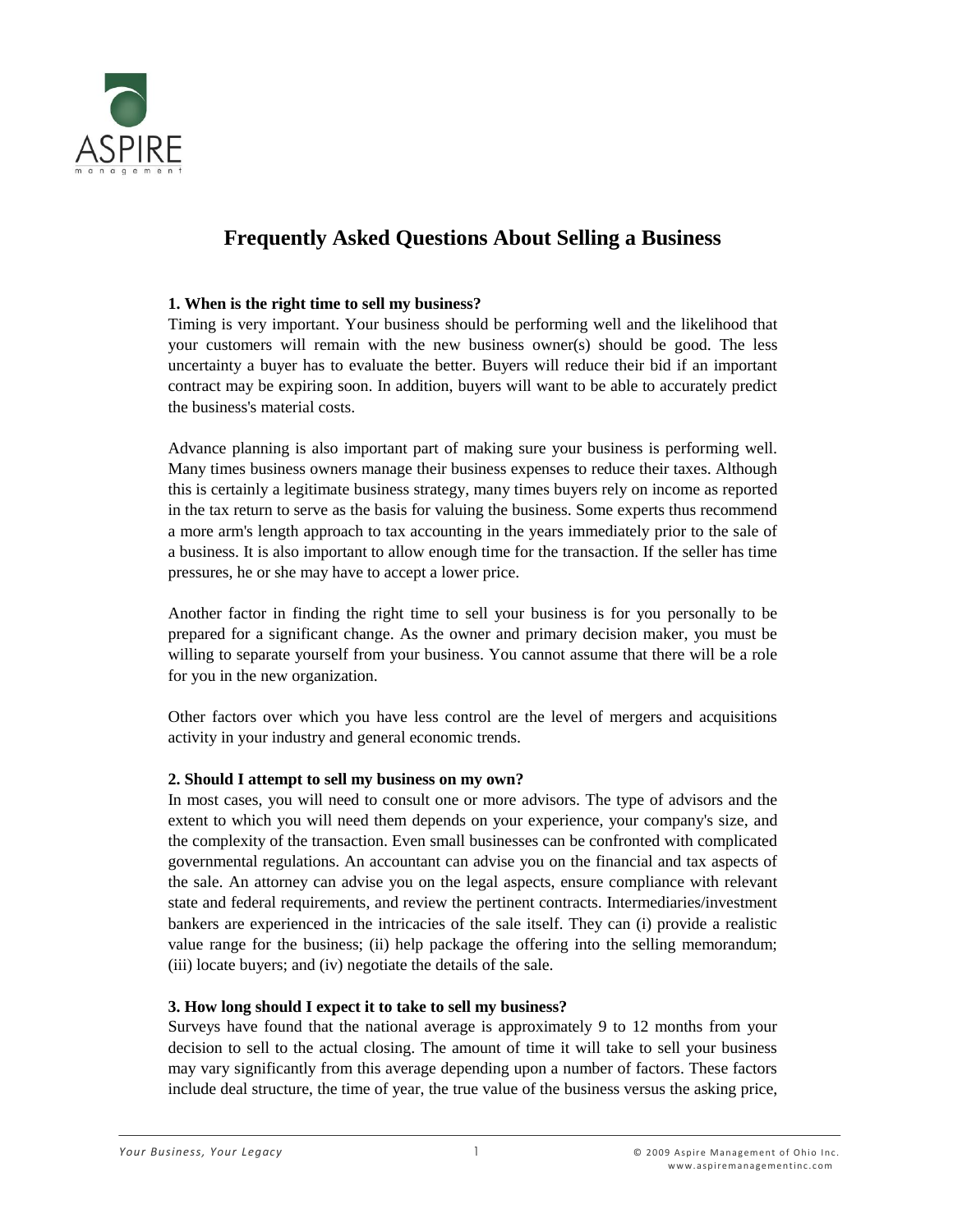the size of the business and the local market. The most important factors are usually price and the ability to effectively locate qualified buyers.

## **4. Why is confidentiality important?**

If it becomes known that a business is for sale it can be destructive to the relationships the business has in place among its employees, creditors, competitors, and customers. Weakened relationships can deteriorate the company's position and thereby make it less valuable.

# **5. How will the sale be kept confidential?**

Most buyers will be required to sign a non-disclosure agreement. Only a limited amount of information should be disclosed prior to determining if the potential buyer is either legitimate or capable of completing the transaction.

# **6. What type of information do I need to disclose to a buyer?**

Only very basic information about your business should be disclosed to a buyer prior to their signing a non-disclosure agreement ("NDA"). An NDA can help protect the confidentiality of any information given to a buyer. Once an NDA is signed, the buyer can be given additional financial and operational information about the company in order to make an informed offer for the business. After an offer is accepted, a significant amount of detailed information will be required during the due diligence process ranging from a review of incorporation papers and other legal documents to a thorough review of accounting work papers and meetings with key employees.

# **7. How much is my business worth?**

When selling a business, you must evaluate and demonstrate its value. This usually involves assembling and analyzing the appropriate materials. For example, the buyer will want to understand your business' operations and past financial performance. Your financial statements and tax returns will play a significant role in establishing your business' viability.

Valuing a business is one of the most difficult aspects of any transaction. It is usually best to seek the help of a qualified business valuation specialist. Valuation methods vary and the best method depends on the situation.

## **8. What should the terms of sale specify?**

You should think about the terms you are willing to accept in addition to the price. Factors that will influence this decision include your personal financial situation and the financial health of your business. You should also be thinking about whether to specify an all cash deal or to offer seller financing, and what, if any, level of involvement you want with the business after the sale. You need to be flexible and willing to negotiate to increase the chance of selling your business on mutually agreeable terms.

## **9. Will I have to finance the sale?**

Some buyers may want to see a willingness on the seller's part to finance all or part of the sale in order to show that the seller has confidence in the ongoing prospects for the business. In other cases, the buyer is unable to get financing from any other sources. If your business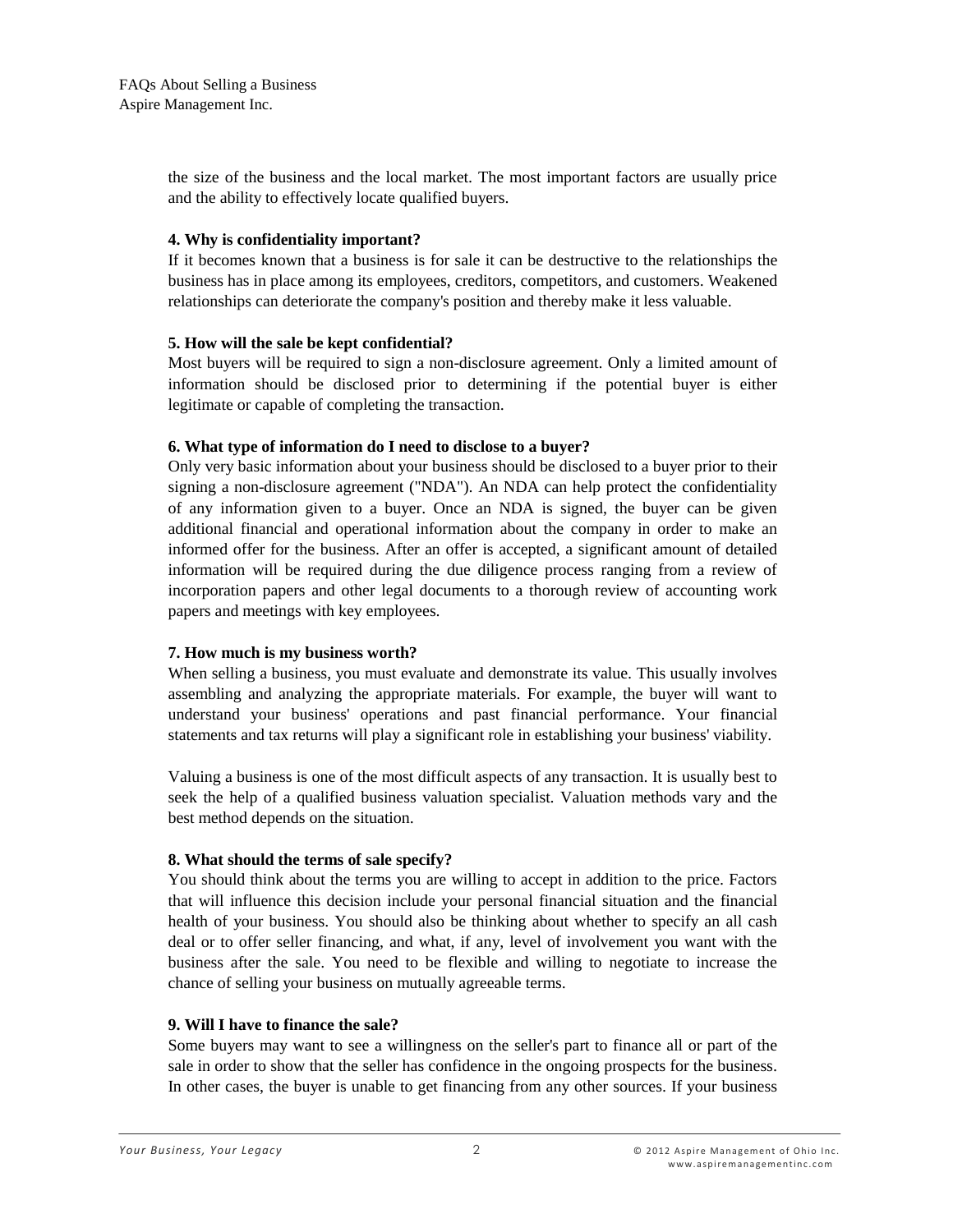is appropriately priced and packaged, the buyer should be able to get third party financing, and it should only be necessary for you to provide a limited amount of financing to show good faith. Frequently, seller financing helps the seller to get a higher overall price from the buyer.

#### **10. What does it mean to "recast" my financial statements?**

When selling or valuing a business, it's generally a good idea to recast your financial statements. This involves examining your financial statements to eliminate the effects of (i) having run your business to reduce taxes as much as possible; (ii) engaging in transactions with related companies on a non-arm's length basis; or (iii) otherwise shifting some expenses to the business which could also be classified as personal, if any of these actions differ from how the business would have been run if it were not closely held. The adjustments can increase or decrease the balance sheet, income statement, or other metrics upon which the business is valued.

## **11. What information will buyers want to review?**

The flowing is a partial list of things a buyer will ask for:

- Three to five years income tax returns
- Copies of one to three years quarterly payroll reports
- Three to five years CPA prepared financial statements
- Current year to date financial statements
- Depreciation schedule
- Corporate Minutes Book
- Accounts receivable trial balance
- Accounts payable trial balance
- Management organization chart
- Background information on each key manager
- Copy of the Summary of Insurance Coverage
- Information about Employee Benefits provided by the company
- Information about Employee Retirement Plans
- Copies of labor contracts
- Copies of other contracts (i.e. leases) to which the company is a party
- Copies of licenses, registration for patents, copyrights, trademarks, etc,

#### **12. What is the difference between seller financing and an earnout?**

In an earnout situation, the ongoing payments are similar to seller financing, but instead of receiving payments on a business loan the seller receives payments based on continuing business earnings. It can be tied to some standard indicator of performance such as revenue, gross profit, units sold, profit margins, EBITDA, or a combination of these. Typically a seller might receive this benefit for one or more years provided it does not exceed a set amount.

With earn-outs, a seller often accepts continued operating responsibilities to ensure business results are undisturbed after it is sold. An important caveat to sellers considering this option